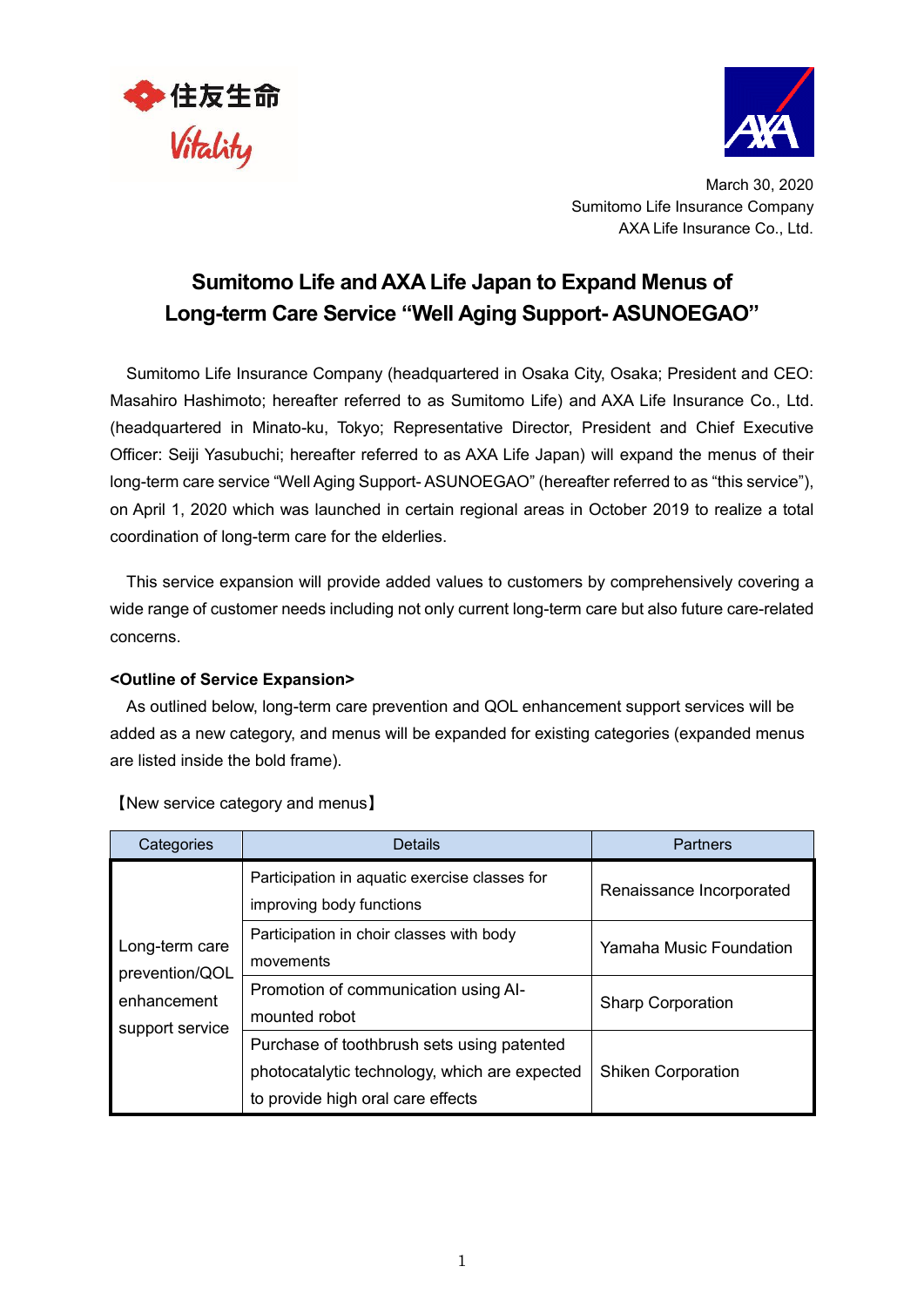【Expanded menus for existing service categories】

| Categories                                   | <b>Details</b>                                                               | <b>Partners</b>                      |
|----------------------------------------------|------------------------------------------------------------------------------|--------------------------------------|
| Long-term<br>care/ living<br>support service | Monitoring and emergency dispatch services<br>using emergency report system  | Sohgo Security Services Co.,<br>Ltd. |
| Asset<br>management<br>support service       | Consultations with lawyers on voluntary<br>guardianship and personal custody | Contracted bar associations,<br>etc. |

※ Expanded service menus are shown inside the bold frame

This service was introduced in advance to policyholders of branch offices in the Tokyo and Osaka areas from October 1, 2019. The areas will be expanded progressively based on the utilization of the services, aiming to provide the service nationwide after April 2021.

We will continue to enhance our services and provide total long-term care solutions by combining the knowledge and best practices of both companies so that we can provide services to alleviate concerns and future risks of customers.